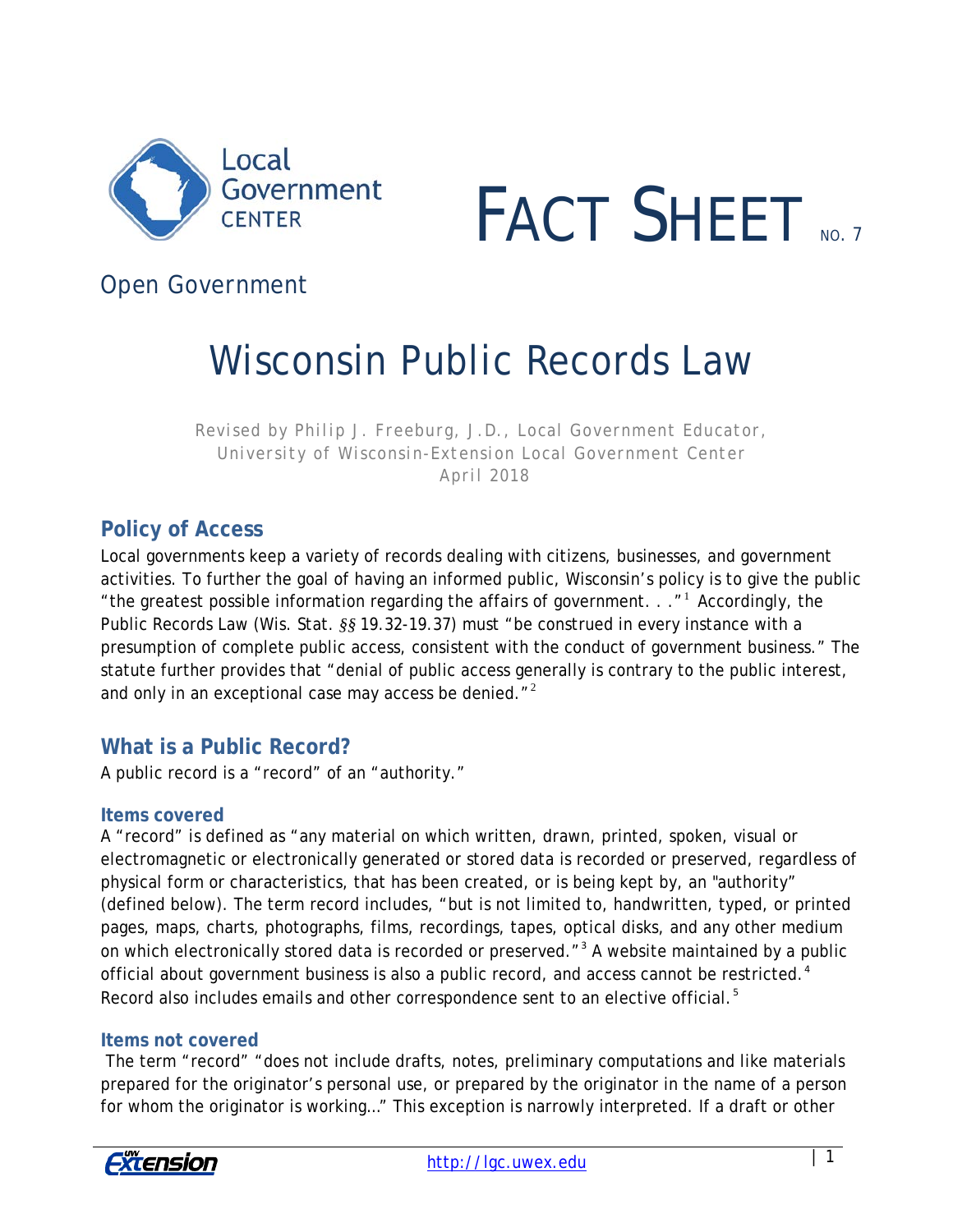preliminary document is used as if it were a final document, it is not excluded from the definition of record.<sup>[6](#page-16-4)</sup> Therefore, a so-called draft report used to determine policy, notes circulated outside the chain of the originator's supervision, as well as notes used to memorialize a governmental body's activity, or used to communicate information, are records under the law. Notes used solely to refresh the originator's memory, even if used at a later time, although arguably a document used in government, still are not records.<sup>[7](#page-16-5)</sup>

"Record" does not include materials that are the personal property of the record custodian, and do not relate to the custodian's office. Consistent with that, the Wisconsin Supreme Court has determined that solely personal emails of public employees are not public records.<sup>[8](#page-16-6)</sup> However, the attorney general's office advises that if any part of an email sheds light on governmental functioning, then it is subject to disclosure. $^9$  $^9$ 

Materials to which access is limited by copyright, patent, or bequest are not public records, although in certain situations copyrighted material may, under the fair use doctrine, be considered a public record.<sup>[10](#page-16-8)</sup> Likewise, published materials of an authority available for sale, and published materials available for inspection in a public library are not records.<sup>[11](#page-16-9)</sup>

"Authority." This term is broadly defined in the law to include state and local offices, elective officials, agencies, boards, commissions, committees, councils, departments, and public bodies created by the constitution, statutes, ordinances, rules or orders.<sup>[12](#page-16-10)</sup>

Local governing bodies, offices, elective officials and their committees, boards, and commissions are covered. An "elective official" is an individual who holds an office that is regularly filled by the vote of the people.<sup>[13](#page-16-11)</sup> However, when an elective official leaves office they are no longer an "authority."[14](#page-16-12) Authority also includes governmental corporations, quasi-governmental corporations, a local exposition district, a long-term care district, any court of law, and nonprofit corporations that receive more than 50% of their funds from a county, city, village, or town, and provide services related to public health or safety to those units. Other factors are applied on a case-by-case basis when determining if a corporation is a quasi-governmental entity, such as whether it performs a governmental function, degree of government access to its records, express or implied representations of government affiliation, and extent of government control of the corporation.  $^{\text{15}}$  $^{\text{15}}$  $^{\text{15}}$  Finally, subunits of the above are also authorities.  $^{\text{16}}$  $^{\text{16}}$  $^{\text{16}}$ 

## **Management & Destruction of Records;**

## **Requested Records**

Every public officer is the legal custodian of the records of his or her office.<sup>[17](#page-16-15)</sup> The statutes provide standards for retaining records and also provide procedures and timetables for transferring obsolete records to the Wisconsin Historical Society, or for destroying them. Tape recordings of meetings of local governmental bodies, made solely for the purpose of making minutes, may not be destroyed sooner than 90 days after the minutes of the meeting have been approved and published (if the body publishes its minutes).  $18$ 

The otherwise legal destruction of records cannot be used to undermine a person's public records request. No record may be destroyed until after a request to copy or inspect has been granted, or

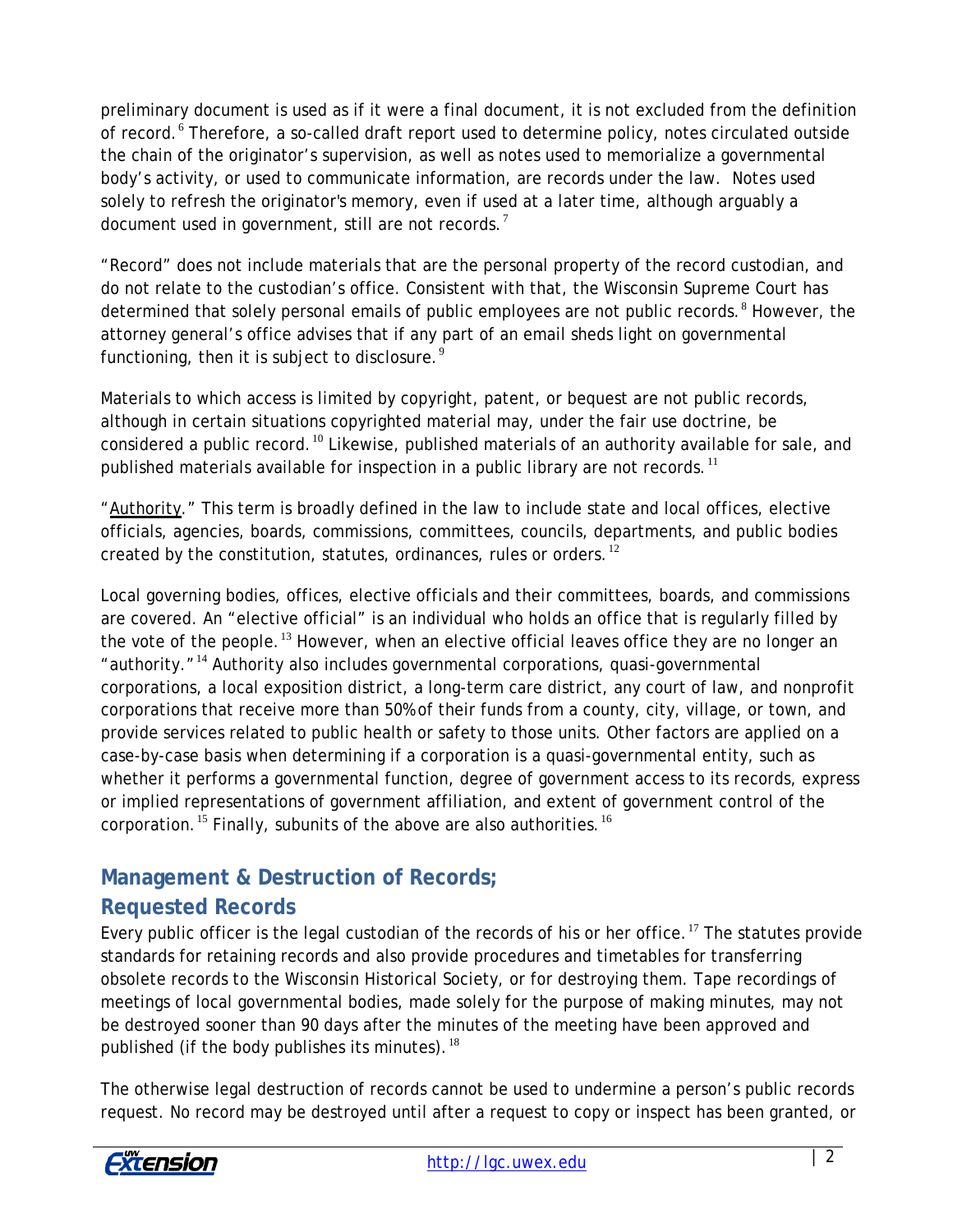until at least 60 days after the date of denial of such request (90 days in the case of a request by a committed or incarcerated person).<sup>[19](#page-16-17)</sup> The right to destroy a record is also not permitted if access to the record is being litigated. The records retention law, Wis. Stat. *§* 19.21, is not a part of the Public Records Law, and provides no remedy for a requester seeking destroyed records, such as deleted emails.<sup>[20](#page-16-18)</sup> Also, it is not a prohibited destruction of a requested public record if only an identical copy is destroyed. $^{21}$  $^{21}$  $^{21}$ 

## **What is a Local Public Office?**

"Local Public Office" is a term used in Public Records Law provisions concerning an authority's posting requirement and a requester's right of access to job applications, and to other records with personally identifiable information. Local public office covers elected officers of local governmental units; a county administrator, administrative coordinator, or a city or village manager; appointed local officers and employees who serve for a specified term; and officers and employees appointed by the local governing body, executive, or administrative heads who serve at the pleasure of their appointing authority.<sup>[22](#page-16-20)</sup> The term also includes appointed offices or positions in which an individual serves as head of a department, agency, or division of the local governmental unit.

Local public office does not include persons who perform only clerical or ministerial tasks (i.e. jobs with duties involving little or no discretion), such as non-supervisory clerical support positions or manual laborers. Independent contractors are also not considered a local public office.<sup>[23](#page-16-21)</sup> Thus, contracted municipal assessors are not subject to the law.<sup>[24](#page-16-22)</sup> However, local governments may not avoid responsibilities under the Public Records Law by contracting for collection, maintenance, and custody of public records and directing document requesters to that contractor.<sup>[25](#page-16-23)</sup> Also, the term local public office does not include any "municipal employee" as defined under Wis. Stat. § 111.70(1)(i), the municipal employment relations law.

Public records provisions on posting and personally identifiable information also apply to a "state public official."<sup>[26](#page-16-24)</sup>

## **Legal Custodians (Wis. Stat.** *§* **19.33)**

#### **In general**

The legal custodian maintains public records and has the duty to make decisions regarding access to the records.<sup>[27](#page-16-25)</sup> Specific statutes outside of the Public Records Law may establish record-keeping duties. For example, local clerks are designated as records custodians.

#### **Elective officials**

The Public Records Law provides, in general, that elective officials are the custodians of the records of their offices, unless they have designated an employee of their staff to act as custodian. Chairpersons and co-chairpersons of committees and joint committees of elective officials, or their designees, are the custodians.

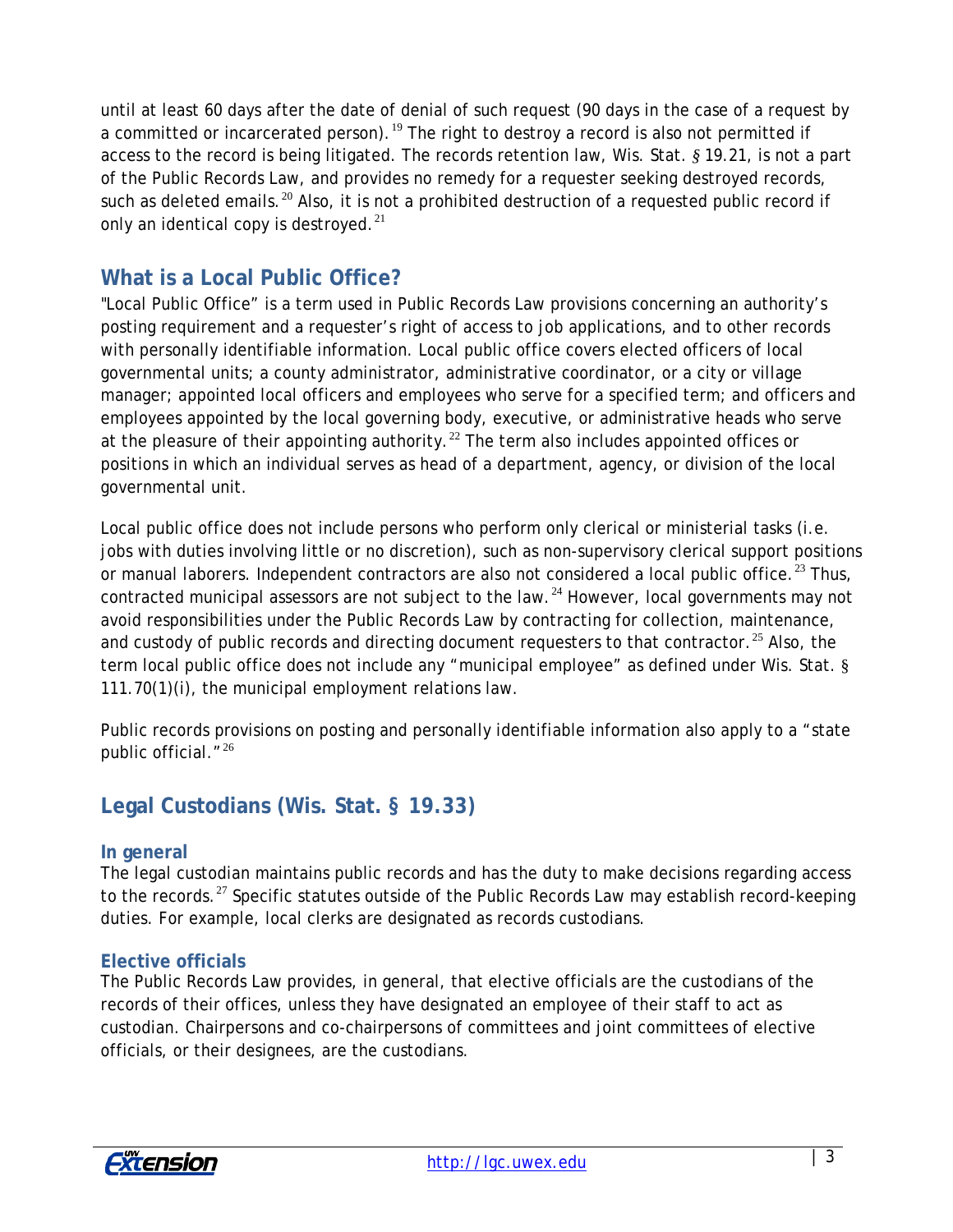#### **Other custodians; designations**

If one authority (other than an elective official, committee, or joint committee of elective officials) appoints another authority, or provides administrative services for the other authority, the parent authority may designate the legal custodian for such other authority.

State and local authorities (other than elective officials and their committees and joint committees), under the Public Records Law, must designate custodians in writing, and provide their names and a description of their duties to all employees entrusted with records under the supervision of the custodian. If the statutes do not designate a custodian, and the authority has not designated one, the highest ranking officer and the chief administrative officer, if any, are the authority's custodian.

#### **Records in a public building**

The legal custodian of records kept in a public building must designate one or more deputies to act in his or her absence. This requirement does not apply to members of any local governmental body, such as a county board supervisor.

## **Office Hours & Facilities; Computation of Time**

#### **Posted notice required - Wis. Stat.** *§* **19.34(1)**

Each authority must adopt and prominently display a notice describing its organization, the times and locations at which records may be inspected, the identity of the legal custodian, the methods to request access to or copies of records, and the costs for copies. If the authority does not have regular office hours at the location where records are kept, its notice must state what advance notice is required, if any, to inspect or copy a record.<sup>[28](#page-16-26)</sup> The posted notice must also "identify each position of the authority that constitutes a local public office or a state public office" (see "What is a Local Public Office?" above). $29$ 

This posting requirement, however, does not apply to members of the legislature or to members of any local governmental body, such as a county board supervisor.

#### **Hours - Wis. Stat.** *§* **19.34(2)**

An authority with regular office hours must, during those hours, permit access to its records kept at that office, unless otherwise specified by law. If the authority does not have regular office hours at the location where the records are kept, it must permit access upon 48 hours written or oral notice. Alternatively, an authority without regular hours at the location where records are kept may establish a period of at least two consecutive hours per week for public access to records, and may require 24 hours advance written or oral notice of intent to inspect or copy a record within the established access period.

If a record is at times taken from the location where it is regularly kept, and inspection is allowed at the location where the record is regularly kept upon one business days' notice, inspection does not have to be allowed at the occasional location.

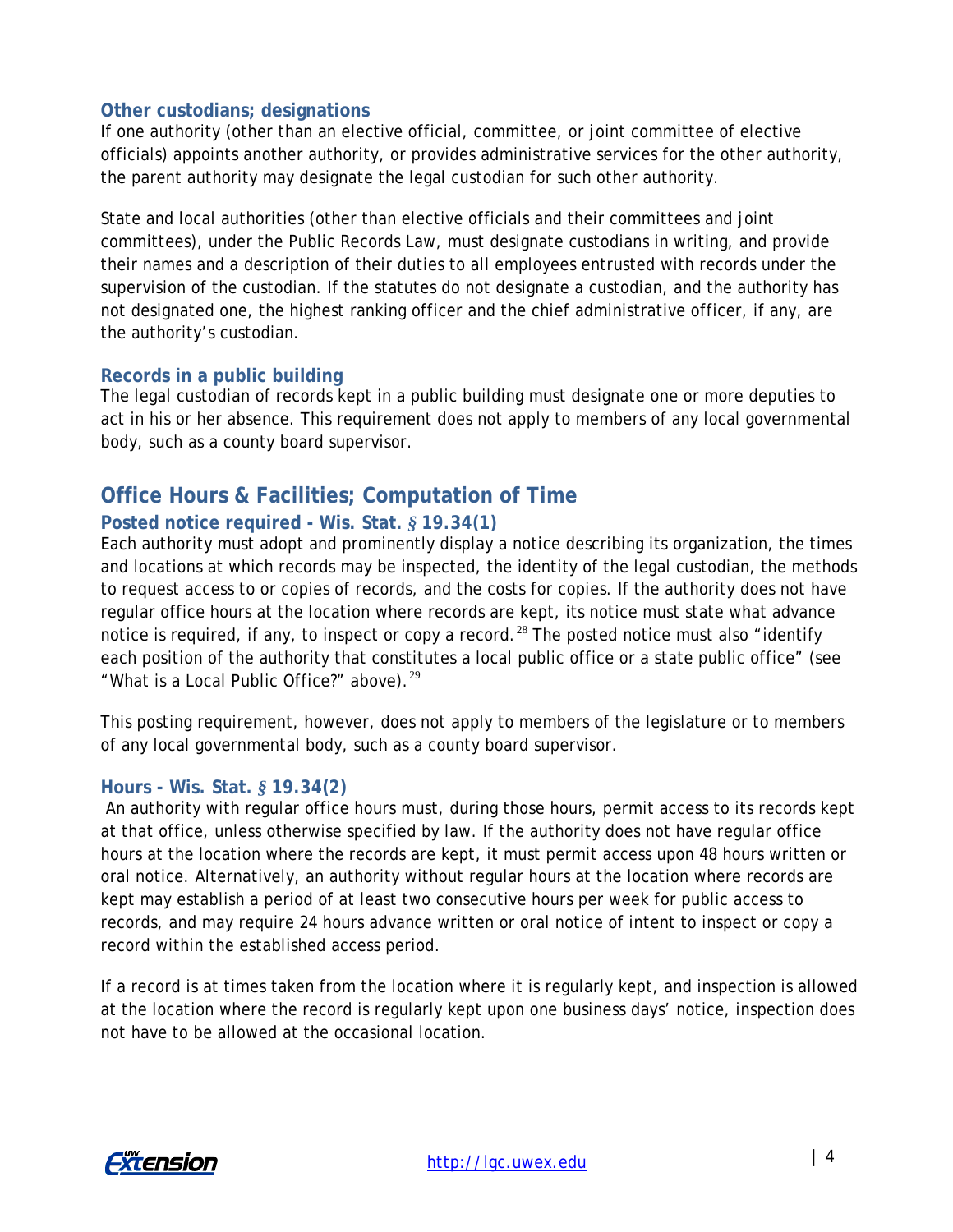#### **Computation of time - Wis. Stat.** *§* **19.345**

Under the public records provisions in Wis. Stat. §§ 19.33-19.39, when the time in which to do an act (e.g. provide a notice) is specified in hours or days, Saturdays, Sundays and legal holidays are excluded from the computation.

#### **Facilities - Wis. Stat.** *§* **19.35(2)**

The authority must provide a person who is allowed to inspect or copy a record with facilities comparable to those used by its employees to inspect, copy, and abstract records during established office hours. The authority is not required to provide extra equipment or a separate room for public access. The authority has the choice of allowing the requester to photocopy the record or providing a copy itself.<sup>[30](#page-16-28)</sup> In order to protect the original, the custodian may refuse to allow the requester to use his or her own photocopier to copy the record.  $31$ 

## **Priority and Sufficiency of Request**

Response to a public records request is a part of the regular work of the office. An authority must, "as soon as practicable and without delay," fill a public records request or notify the requester of the decision to deny the request, in whole or in part, and the reasons for that decision.<sup>[32](#page-16-30)</sup> In some cases, the custodian may delay the release of records to consult legal counsel. Specified time periods apply for giving notice of the intended release of certain records containing personally identifiable information about employees and individuals who hold public office (see "Personally Identifiable Information" below).

A request must reasonably describe the record or information requested.<sup>[33](#page-16-31)</sup> A request is insufficient if it has no reasonable limitation as to subject matter or length of time represented by the request. For example, a request for a copy of 180 hours of audio tape of 911 calls with a transcription of the tape and log for each transmission was a request a court decision found without reasonable limitation that may be denied.<sup>[34](#page-16-32)</sup> Although filling a request may involve a large volume of records, at some point a broad request becomes so excessive that it may be rejected.<sup>[35](#page-16-33)</sup>

## **Form of Request & Response; Separation of Information**

A request may be either oral or written.<sup>[36](#page-17-0)</sup> If a mailed request asks that records be sent by mail, the authority cannot require the requester to come in and inspect the records, but must mail a copy of the requested record, assuming that it must be released and any required prepayment of fees (see "What Fees May Be Charged" and "Limitations on Access" below) has been made.<sup>[37](#page-17-1)</sup> Also, a response that requires unauthorized costs or conditions is considered a denial even though the response does not use words like "deny" or "refuse."<sup>[38](#page-17-2)</sup>

A request that is granted seldom presents a problem. However, denials of requests must be made in accordance with legal requirements. An oral request may be denied orally, unless a demand for a written reply is made by the requester within five business days of the oral denial.<sup>[39](#page-17-3)</sup>

The request must be in writing before an action to seek a court order or a forfeiture may be started. A written request must receive a written denial that must state the reasons for the denial. The denial must also inform the requester that he or she may file a lawsuit called a "mandamus" action (or request the district attorney or attorney general to file such action) in the

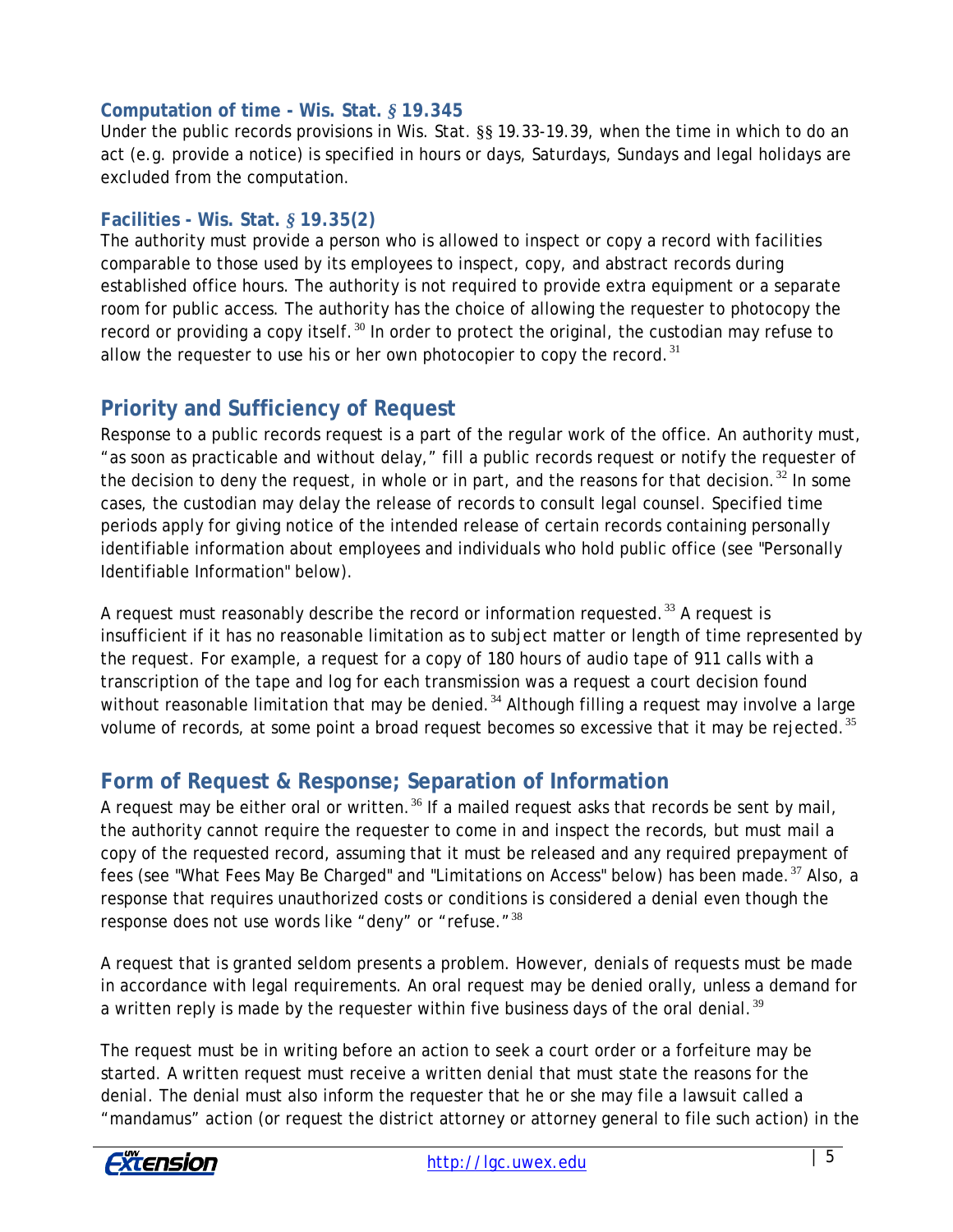local circuit court. Further, the denial must include that the court action will review the custodian's denial of access and a court order may be granted to release the record (see "Enforcement and Penalties" below).<sup>[40](#page-17-4)</sup>

If a record contains both information that is subject to disclosure and information that is not, the information that may be disclosed must be provided and the confidential information deleted.<sup>[41](#page-17-5)</sup>

## **Form of Record**

#### **Photocopies**

Many requested records can be photocopied. The authority may either provide a photocopy of such record to the requester or allow the requester to make the copy (as noted above under "Facilities").<sup>[42](#page-17-6)</sup> If the form of the record does not permit photocopying, the requester may inspect the record, and the authority may permit the requester to photograph the record.<sup>[43](#page-17-7)</sup> If requested, the authority must provide a copy that is substantially as readable as the original.

#### **Audio Recordings**

For audio recordings, the authority may provide a copy of the recording, substantially as audible as the original, or a transcript.<sup>[44](#page-17-8)</sup> When an audio recording or handwritten record would reveal a confidential informant's identity, the authority must provide a transcript, if the record is otherwise subject to inspection.<sup>[45](#page-17-9)</sup> A requester has a right to a copy of a video recording that is as substantially as good as the original. $46$ 

#### **Digital records**

An authority must provide relevant data from digital records in "an appropriate format." It is not necessary for a requester to examine the exact information in an authority's electronic database. This is because the data may be at risk of damage or unwitting exposure of confidential information by complete access to the database. For example, providing property assessment information for all properties in the database as PDF documents satisfied a request for all property data from the digital record without allowing access to the entire electronic database.<sup>[47](#page-17-11)</sup>

#### **Putting records into comprehensible form**

If the record is in a form not readily comprehensible, the requester has the right to information assembled and reduced to written form, unless otherwise provided by law.<sup>[48](#page-17-12)</sup> Except to put an existing record into a comprehensible form, the authority has no duty to create a new record by extracting and compiling information.<sup>[49](#page-17-13)</sup> However, the custodian does have to separate information that may be disclosed from that which is being withheld.<sup>[50](#page-17-14)</sup>

#### **Published records; restrictions on access**

A record that has been published, or will be promptly published and available for sale or distribution, need not be otherwise offered for public access.<sup>[51](#page-17-15)</sup> Note that the definition of record above does not include published materials of an authority available for sale and published materials available for inspection at a public library. $52$ 

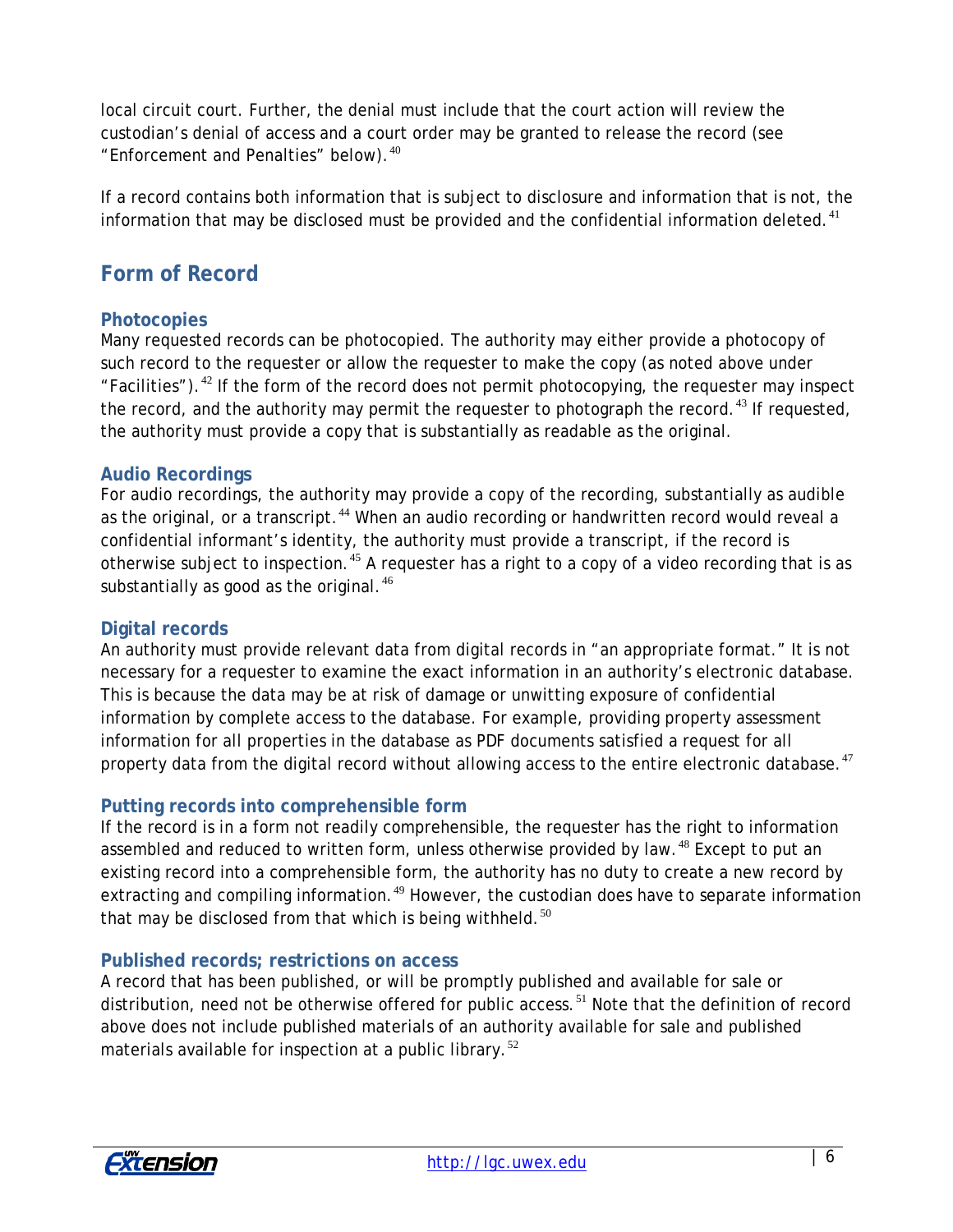#### **Protecting records from damage**

Reasonable restrictions may be placed on access to protect irreplaceable or easily damaged original records.<sup>[53](#page-17-17)</sup>

### **What Fees May Be Charged?**

Fees that do not exceed the "actual, necessary and direct" cost of reproduction or transcribing a record, and mailing or shipping it, may be charged to a requester of public records, unless another fee is set or authorized by law.<sup>[54](#page-17-18)</sup> The authority may reduce or waive fees if that is in the public interest. The Wisconsin Department of Justice recommends a copy charge of about 15 $\varphi$  per page, and cautions against charges exceeding  $25¢$  per page, unless a statute provides otherwise, or a higher cost can be justified.<sup>[55](#page-17-19)</sup> As an example of a statute providing for a different fee, the register of deeds may charge \$2 for the first page and \$1 for additional pages for copies of records under Wis. Stat. § 59.43(2)(b). Also, the register, with the approval of the county board, may enter into a contract for the provision of records in electronic format at a price set as provided under Wis. Stat. *§* 59.43(2)(c).*5F* 56

A copy fee may include a charge for the time it takes a clerical worker to copy the records on a copy machine, but remember it is recommended that the fee not exceed  $25¢$  per page.<sup>57</sup> Costs associated with locating a record may be passed on to the requester only if the location costs are \$50 or more. Computer programming expense required to respond to a request also may be charged.<sup>58</sup>

Prepayment of fees may be required only if the fee exceeds \$5. However, if the requester is a prisoner who has failed to pay any fee charged for a previous request, the authority may require prepayment of both the previous and current fee. The cost of a computer run may be imposed as a copying fee, but not as a location fee.<sup>[59](#page-17-20)</sup> The cost of separating confidential parts of a record from the parts to be released may not be charged. $60$ 

## **Inspection of Public Records**

Any requester has a right to examine a public record unless access is withheld according to law. As noted above, the presumption is that public records are open. Access to a public record, in accordance with Wis. Stat. *§§* 19.35(1)(a) & 19.36(1), may be denied when:

- A state or federal law exempts the record from disclosure.
- The courts have established a limitation on access. This is known as a "common law exemption."
- The harm to the public interest from disclosure outweighs the public interest in inspection. This requires the custodian to perform the "balancing test" (see "Limitations on Access under the Common Law" below), often with the advice of legal counsel. The balancing test is also a common law doctrine.

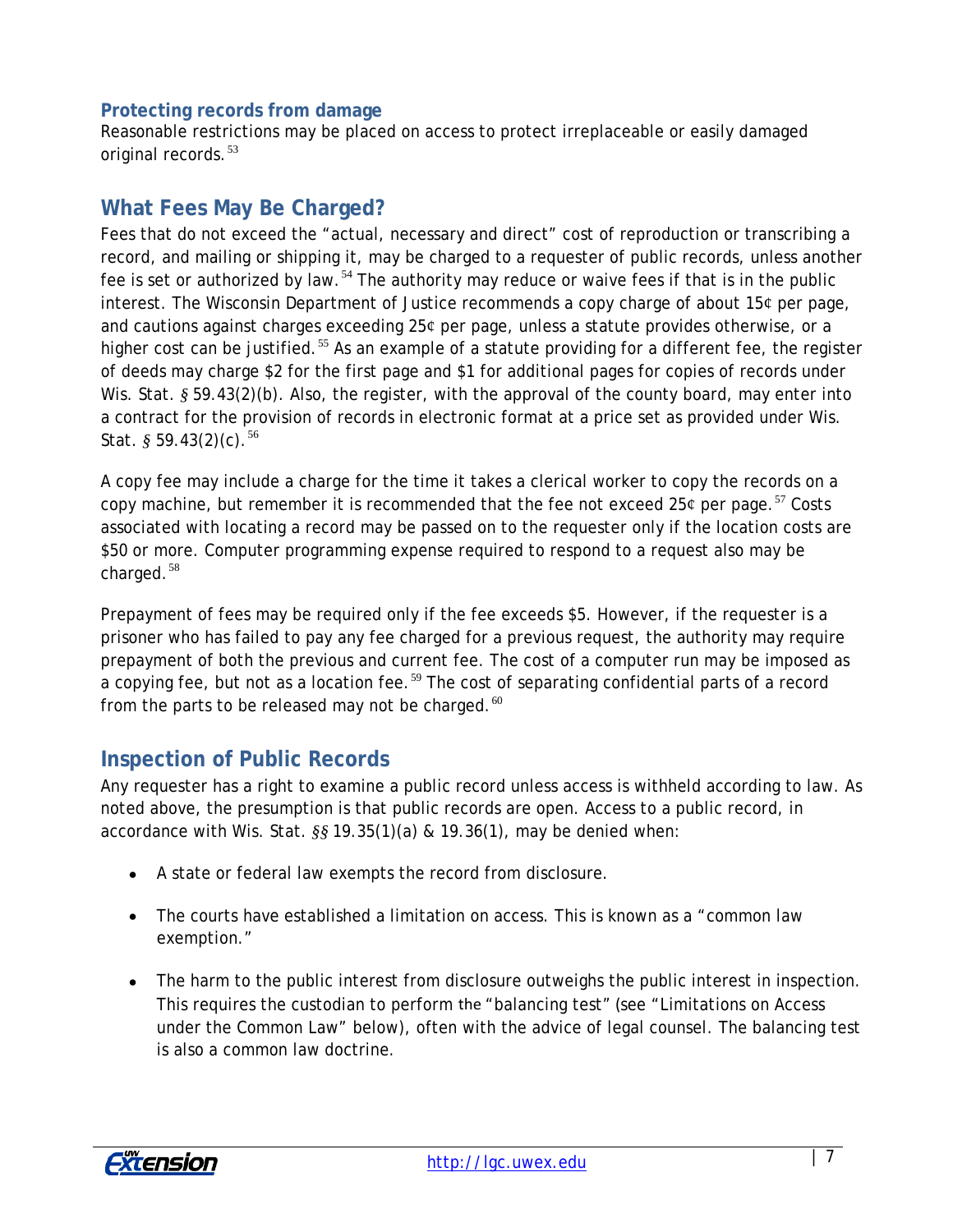## **Limitations on Access Under the Common Law; The Balancing Test**

The statute provides that common law principles (i.e. the law developed in published court decisions) on the right of access to records remain in effect.<sup>[61](#page-17-22)</sup> For example, the common law provides an exception to public access to a district attorney's prosecution files.  $^{62}$  $^{62}$  $^{62}$  Most importantly, the common law has created the concept of the balancing test to weigh the competing public interests in making the disclosure decision. In a 2008 case, the court ruled that the above common law exception for records in the custody of the district attorney's office does not allow another custodian, in this case the sheriff's department, to withhold the same record held by the district attorney's office, although the sheriff's department may withhold the record for a sufficient policy reason after applying the balancing test. $63$ 

#### **The Balancing Test**

Often, no statutory provision or common law ruling answers the question of whether access to a public record may be denied. When the custodian has some doubt about whether to release the record, the balancing test must be performed. Under the common law, public records may be withheld only when the public interest in nondisclosure outweighs the public interest in disclosure.<sup>[64](#page-17-25)</sup> Essentially, any reasons for nondisclosure must be strong enough to outweigh the strong presumption of access.<sup>[65](#page-17-26)</sup> The custodian must state specific policy reasons for denying access; a mere statement of a legal conclusion is inadequate.<sup>[66](#page-17-27)</sup> In explaining the denial, it may be helpful to cite statutory provisions (such as the Open Meetings Law exemptions, if applicable) that indicate a public policy to deny access, even if these provisions may not specifically answer the access question.

Before refusing a request in an unclear situation, or granting a request that may invade a person's privacy or damage a person's reputation, the custodian should consult the county corporation counsel or municipal attorney. The attorney general's office may also be consulted (see "Resources," below). The statute on personally identifiable information clarifies many such matters (see "Personally Identifiable Information" below).

#### **Using Open Meetings Law exemptions in the balancing test**

The statutory exemptions under which a governmental body may meet in closed session under Wis. Stat. § 19.85(1) of the Open Meetings Law indicate public policy, but the custodian must still engage in the balancing test and may not merely cite such an exemption to justify nondisclosure.<sup>[67](#page-17-28)</sup>

These exemptions include the following: deliberating concerning a quasi-judicial case; considering dismissal, demotion, licensing, or discipline of a public employee; considering employment, promotion, compensation, or performance evaluation of a public employee; considering crime prevention or crime detection strategies; engaging in public business when competitive or bargaining reasons require closure; considering financial, medical, social, or personal histories or disciplinary information about specific persons which would be likely to have a substantially adverse effect on the person's reputation if disclosed, and conferring with legal counsel for a governmental body on strategy for current or likely litigation.

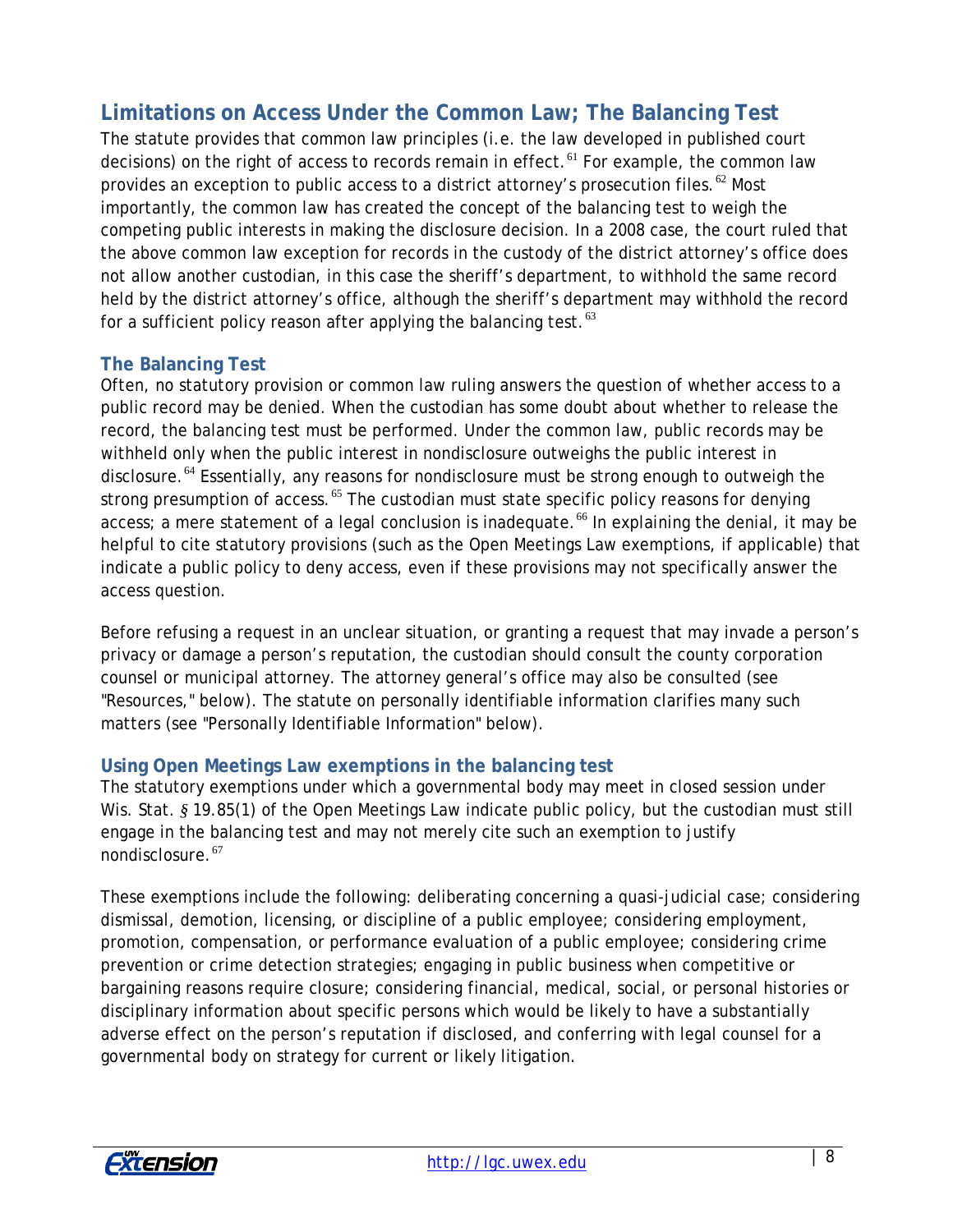## **Examples of Statutory Limitations on Access**

#### **Records requested by prisoners & committed persons - Wis. Stat.** *§* **19.32**

The definition of "requester" itself results in a limitation on access. Requester does not include any person who is committed or incarcerated unless the person requests inspection or copies of a record that contain specific references to that person, or to his or her minor children, if the physical placement of the children has not been denied to the person. Release of records to a committed or incarcerated person is subject to the same rules regarding records that are otherwise accessible under the law.

#### **Certain law enforcement investigative records - Wis. Stat.** *§* **19.36(2)**

Access to these records is limited where federal law, as a condition for receipt of federal aid, provides limitations.

#### **Computer programs; trade secrets - Wis. Stat.** *§§* **19.36(4) & (5)**

The computer program itself is not subject to inspection and copying, although the information used as input is subject to any other applicable limitations. (see also "Digital records" above, under the heading "Forms of Records")

#### **Identities of applicants for public positions - Wis. Stat.** *§* **19.36(7)**

Records that would reveal the identities of job applicants must be kept confidential if the applicants so request in writing. However, the identities of final candidates to local public office may not be withheld. A final candidate is an individual who is one of the five most qualified applicants, or a member of the final pool if that is larger than five. If there are fewer than five candidates, each one is a final candidate.

#### **Identities of law enforcement informants - Wis. Stat.** *§* **19.36(8)**

Information that would identify a confidential informant must be deleted before a requester may have access to the record.

#### **Employee personnel records & records of public officers (see below) - Wis. Stat.** *§§* **19.36(10)-(12)**

#### **Financial identifying information - Wis. Stat.** *§* **19.36(13)**

Personally identifiable data that contains an individual's account or customer number with a financial institution (such as credit card numbers, debit card numbers, and checking account numbers) may not be released, unless specifically required by law.

#### **Ambulance records - Wis. Stat.** *§* **146.50(12)**

Records made by emergency medical technicians and ambulance service providers are confidential patient healthcare records, although certain information on the run is open to inspection.

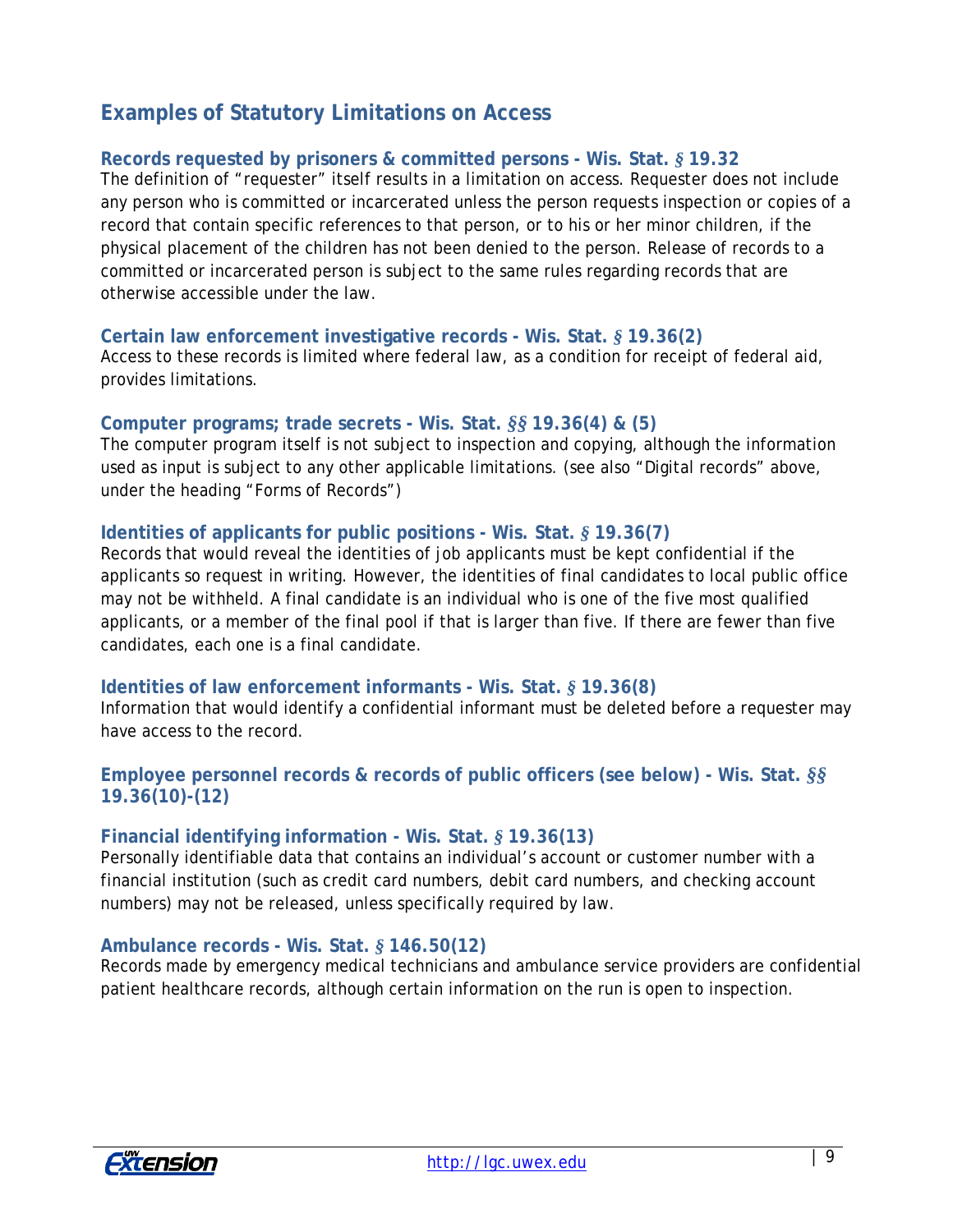**Patient healthcare records - Wis. Stat.** *§§* **146.81-146.84**

**Law enforcement officers' records of children & adult expectant mothers - Wis. Stat.** *§§* **48.396 & 938.396.** 

**Public library user records - Wis. Stat.** *§* **43.30.** 

#### **Certain assessment records**

Personal property tax returns are confidential, except that they are available for use before the board of review.<sup>[68](#page-17-29)</sup> Property tax income and expense information, used in property valuation under the income method, are confidential.<sup>[69](#page-17-30)</sup> Real estate transfer returns are also confidential, with specified exceptions.  $70<sup>70</sup>$  $70<sup>70</sup>$ 

#### **Personnel files - Wis. Stat.** *§* **103.13**

An employer (whether a government or non-government employer) must allow an employee to inspect his or her personnel documents, at least twice a year, within seven working days after the request is made. The employee may submit a statement for the file that disputes information in it. If the employee and employer cannot agree to a correction, the statement must be attached to the disputed portion of the record and included with the record when released to a third party. Exceptions to the employee's right to inspect include the following records: investigations of possible criminal offenses; letters of reference; test documents, other than section or total scores; staff management planning materials, including recommendations for future salary increases and other wage treatments, management bonus plans, promotions and job assignments, and other comments and ratings; personal information that would be a "clearly unwarranted invasion" of another person's privacy; and records relevant to a pending claim in a judicial proceeding between the employee and employer.

## **Personally Identifiable Information**

In 1991, the legislature created provisions in the Public Records Law to help preserve the privacy of individuals. Generally, a person who is the subject of a record with personally identifiable information has greater access to that record than is otherwise available under the Public Records Law and may seek corrections to the information contained in the record. Legislation also created a subchapter on "personal information practices." This section covers the legislation that was designed to provide clarification on access to certain records containing personally identifiable information, primarily related to records of employees and local public officers.

#### **Definitions - Wis. Stat.** *§* **19.32**

"Personally identifiable information" means "information that can be associated with a particular individual through one or more identifiers or other information or circumstances."<sup>[71](#page-17-32)</sup> Refer to the following exceptions for what this term does not include. A "person authorized by the individual" means a person authorized in writing by the individual to exercise the rights to access records with personally identifiable information; the individual's parent, guardian, or legal custodian, if the individual is a child; the guardian of an individual adjudicated incompetent in this state; or the personal representative or spouse of a deceased individual.<sup>[72](#page-17-33)</sup>

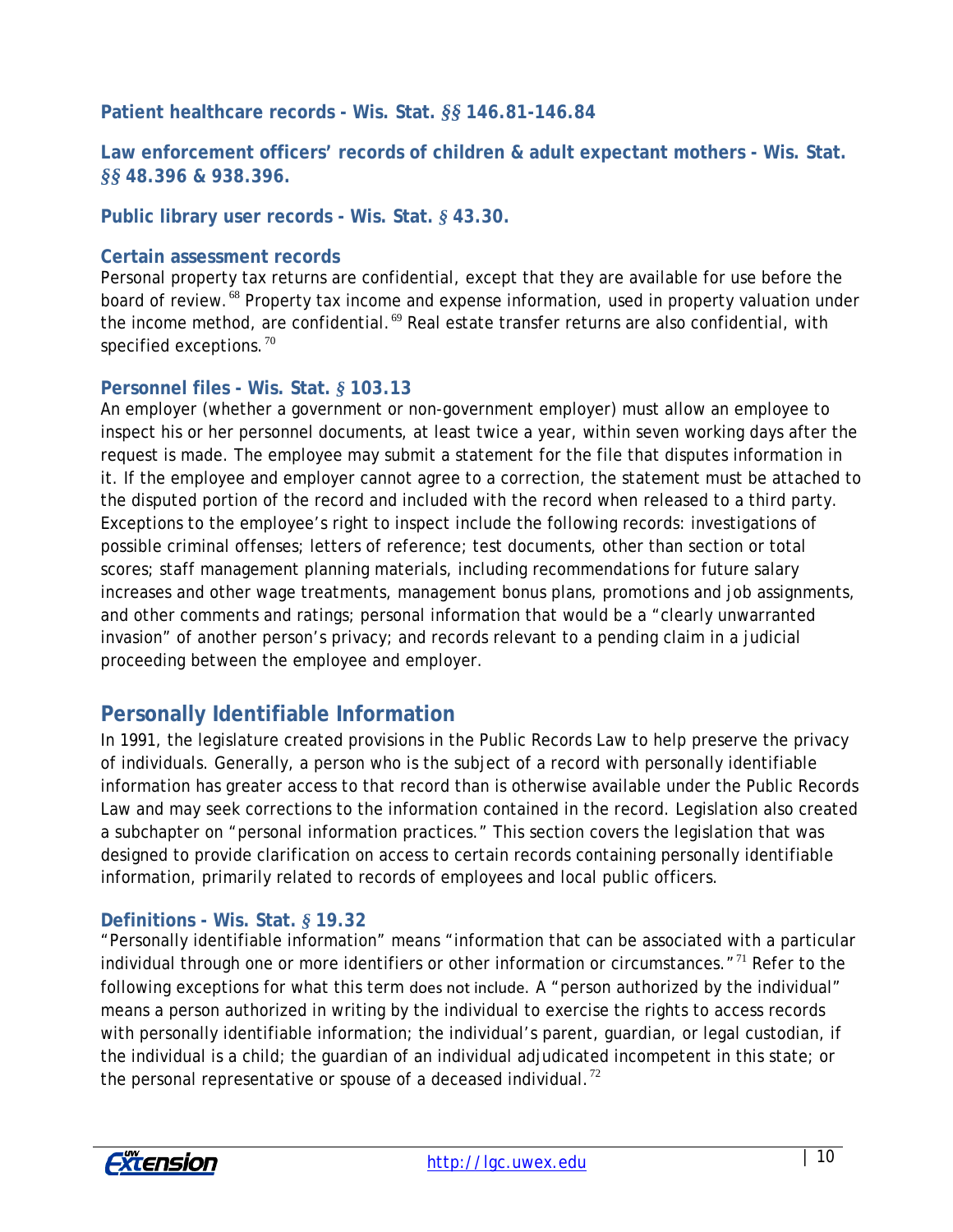#### **Right to inspect: exceptions - Wis. Stat.** *§* **19.35(1)(am)**

In addition to a requester's general right to inspect public records under Wis. Stat. *§*  19.35(1)(a)(above), a requester, or a person authorized by that individual, has the right to inspect and copy any record containing their own personally identifiable information that is maintained by an authority. However, this right of access does *not* include the following records:

- **Investigations, etc.** Any record with information collected or maintained in connection with a complaint, investigation, or other circumstances that may lead to an enforcement action, administrative proceeding, arbitration proceeding or court proceeding, or any record collected or maintained in connection with any such action or proceeding.<sup>[73](#page-17-34)</sup>
- **Security issues.** Any record with personally identifiable information that, if disclosed, would:
	- o Endanger an individual's life or safety.
	- o Identify a confidential informant.
	- o Endanger the security of specified facilities and institutions, including correctional, mental health and other secured facilities, centers for the developmentally disabled and for the care of sexually violent persons.
	- o Compromise the rehabilitation of a person incarcerated or detained in one of the facilities listed above.
- **Record series.** Any record that is part of a record series, as defined in Wis. Stat. *§*  19.62(7), that is not indexed or arranged so that the authority can retrieve it by use of an individual's name, address or other identifier.

#### **Contractors' records - Wis. Stat.** *§§* **19.36(3)**

The general right to access records of a contractor produced under a contract with an authority under Wis. Stat. *§* 19.36(3) does not apply to personally identifiable information.

#### **Responding to requests - Wis. Stat.** *§* **19.35(4)(c)**

The authority must follow a specific procedure when it receives a request from an individual, or a person authorized by the individual, to inspect or copy a record with personally identifiable information pertaining to the individual. In these cases, the requester generally has a right to inspect and copy a record.<sup>[74](#page-17-35)</sup> However, this right does not extend to some situations and records (see "Right to inspect; exceptions" and "Contractors' records," above).

The authority must first determine whether the requester has a right, under the general Public Records Law, to inspect or copy the record containing personally identifiable information. If the requester has such a right, the authority must grant the request. This determination may involve the balancing test that is explained above. If the authority determines that the requester does not have the right to inspect or copy the record under the general Public Records Law, then the authority must determine whether the requester has the right to inspect or copy the record under the specific provisions of the law applicable to personally identifiable information, and grant or deny the request accordingly.

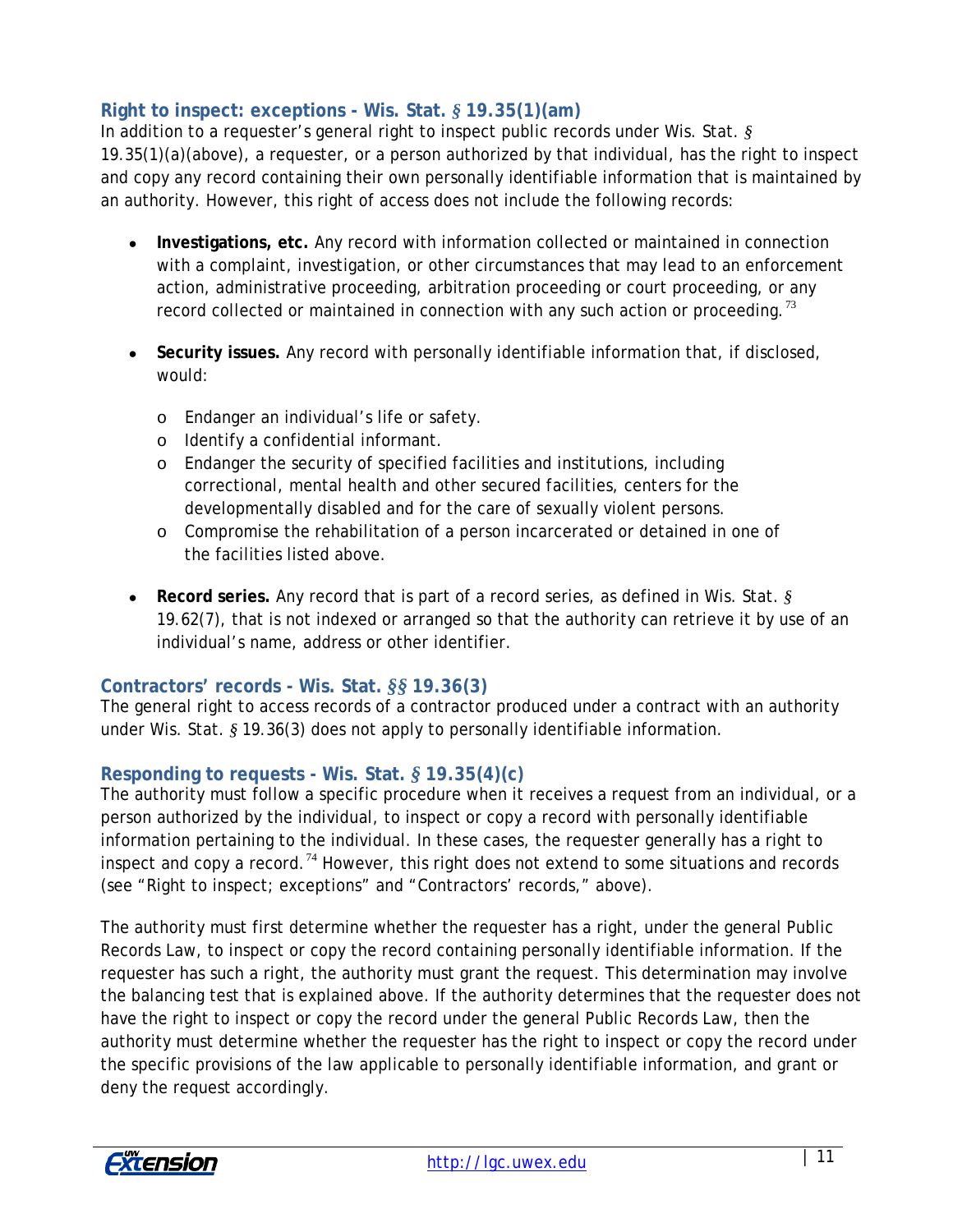If the requested record contains information pertaining to a record subject (i.e. a person who is the subject of personally identifiable information in public records) other than the requester, or other than the record subject in a situation where the request is by a person authorized by that record subject, the provisions of Wis. Stat. *§* 19.356 on notice to a record subject apply (see the section below on "Personally Identifiable Information on Employees, Local Public Officers & Other Records Subjects").

#### **Correction of personally identifiable information - Wis. Stat.** *§* **19.365**

An individual or person authorized by the individual may challenge the accuracy of personally identifiable information pertaining to the individual in records to which they have access by notifying the authority in writing of the challenge. The authority must then either correct the information or deny the challenge. If the challenge is denied, the authority must notify the challenger of the denial and allow the individual, or person authorized by the individual, to file a concise statement with the disputed portion of the record, setting forth the challenge to the information. Only a state authority is required to give reasons for a denial of a challenge. The challenge provision does not apply to records transferred to an archival depository, or when a specific state or federal law governs challenges to the accuracy of the record.

#### **Personal information practices - Wis. Stat.** *§§* **19.62-19.80**

Wis. Stat. § 19.65 provides that an authority must develop rules of conduct for employees who collect, maintain, use, provide access to or archive personally identifiable information, and must ensure that these persons know their duties relating to protecting personal privacy.

Wis. Stat. §§ 19.65-19.80 also have provisions concerning the accuracy of data collection and the sales of names or addresses. An authority that maintains personally identifiable information that may result in an adverse determination against an individual's rights, benefits, or privileges, must collect the information directly from the individual, or verify the information to the greatest extent possible, if obtained from another person. Also, an authority may not sell or rent a record containing an individual's name or address of residence, unless specifically authorized by state law. $75$ 

## **Personally Identifiable Information on Employees, Local Public Officers & Other Record Subjects**

The release of records affecting the privacy or reputational interests of public employees is covered in Wis. Stat. § 19.356. Under this statute the rights apply only to limited sets of records. The statute's procedure for notice and review now applies to four categories of records relating to employees, local public officers, and other record subjects:

- Records of "record subjects" (i.e. persons who are the subject of personally identifiable information in public records) that, as a general rule generally, do not require notice prior to allowing access.
- Records of employees and other record subjects that may be released under the balancing test only after providing the record subject with notice of impending release of the record and the right to judicial review prior to release of the record.

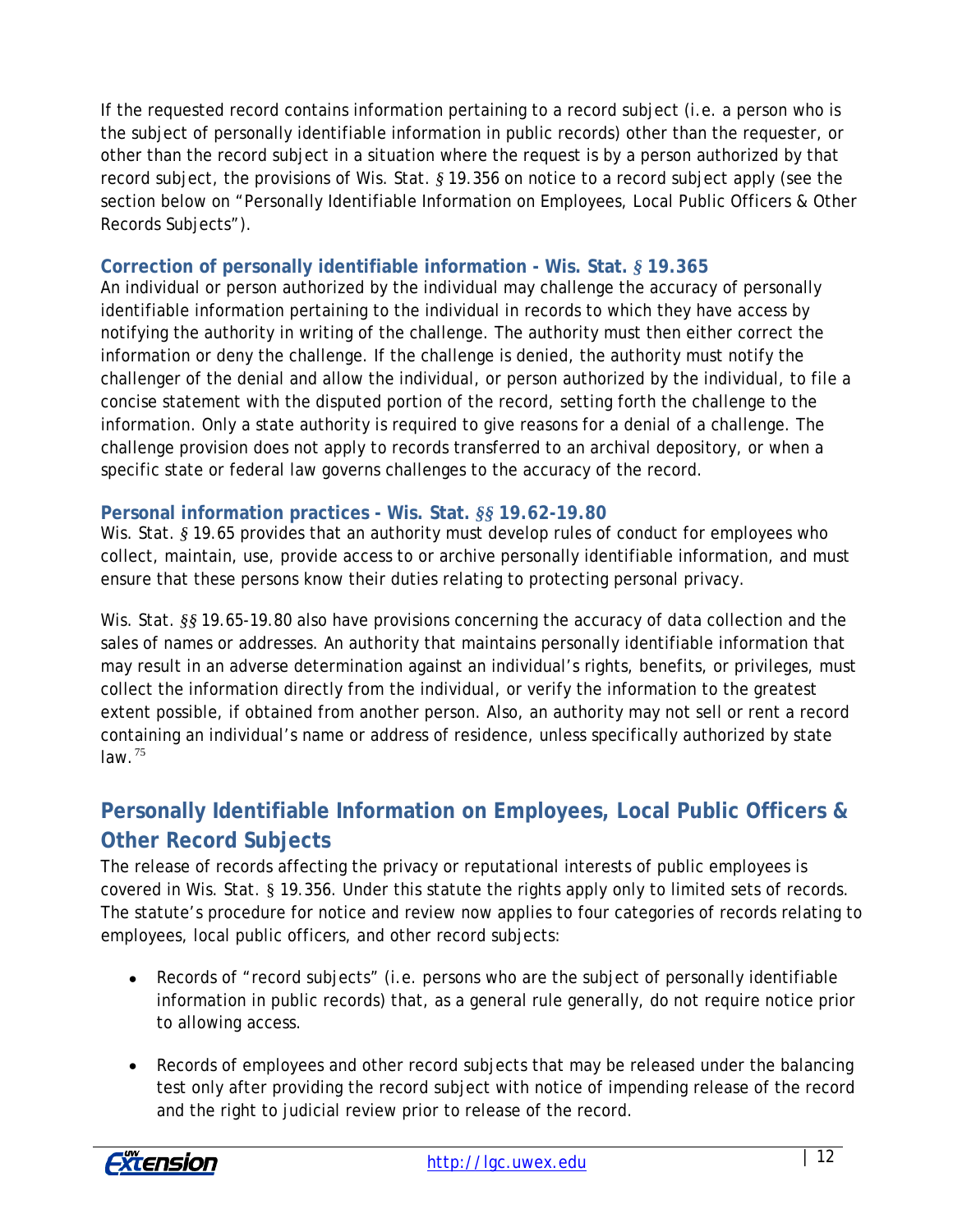- Records of local public officers that may be released under the balancing test only after providing notice to the record subject of the impending release of the record and his or her right to augment the record.
- Records of employees and local public officers that are generally closed to access.

#### **General rule regarding notice & judicial review - Wis. Stat.** *§* **19.356(1)**

An authority is not required to notify a record subject prior to allowing access to a record containing information on the person, except as authorized in Wis. Stat. *§* 19.356 (see following), or as otherwise provided by statute. Additionally, the record subject is not entitled to judicial review prior to release of the record. Of course, a specific statute concerning access may apply, and the authority may need to conduct the balancing test. The statute goes on to provide when notice and an opportunity for judicial review are required prior to the release of records.

#### **When notice to employee/record subject is required; opportunity for judicial review - Wis. Stat.** *§§* **19.356(2)-(8)**

The authority must provide written notice to the record subject, as specified in the statute, prior to releasing any of the three following types of records containing personally identifiable information pertaining to the record subject, if the authority decides to allow access to the record. The authority, in its notice, must specify the requested records and inform the record subject of the opportunity for judicial review. The notice must be served on the record subject within three days of deciding to allow access; service is accomplished by certified mail or by personal delivery. The records requiring notice prior to release are as follows:

- **Disciplinary matters.** A record containing information relating to an employee that is created or kept by the authority, and is the result of an investigation into a disciplinary matter involving the employee, or the possible employment-related violation by the employee of a statute, ordinance, rule, regulation, or policy of the employee's employer. The attorney general's office interprets this provision to be limited to disciplinary matters or possible employment-related violations by an employee of the employer, in which the record was prepared by the employer, rather than by another entity.<sup>[76](#page-17-37)</sup> In addition, if a private employer is involved, the attorney general's office reasons that the private employee may block access to the record, as noted below under "Records of other employers."
- **Subpoenas; search warrants.** A record obtained by the authority through a subpoena or search warrant. Note that this provision does not limit its applicability to employees; it applies in general to any record subject to whom the record pertains.<sup>[77](#page-17-38)</sup>
- **Records of other employers.** A record prepared by an employer other than an authority, if the record contains information relating to an employee of that employer, "unless the employee authorizes the authority to provide access to that information." The attorney general interprets this provision to mean that an authority may not release personally identifiable information pertaining to the employee of a private employer unless the employee consents.<sup>[78](#page-17-39)</sup>

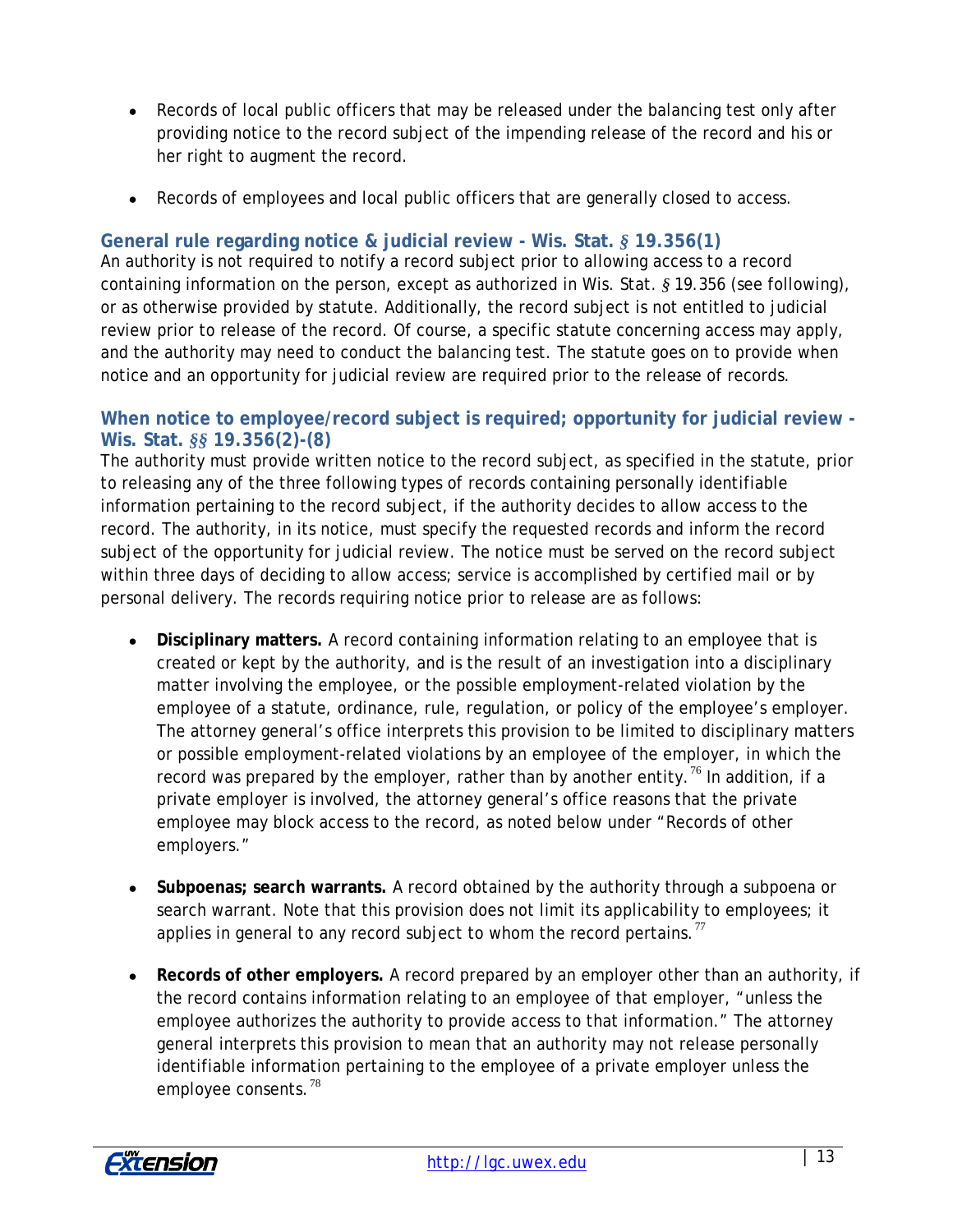The requirement of notice prior to release of the above information does not apply to the release of the information to the employee or to the employee's representative under Wis. Stat. *§* 103.13, relating to an employee's access to his or her own personnel records; nor does the notice requirement apply to release of the information to a collective bargaining representative.

Within 10 days of service of the notice of the intended release of the records, the record subject may start a court action to have the access to the records blocked. The statute provides a procedure for expedited judicial review of the authority's decision to release records, and provides that the records may not be released within 12 days of sending a notice or during judicial review periods.

#### **When notice is required to persons holding local public office; opportunity for comments - Wis. Stat.** *§* **19.356(9).**

A different approach applies to the release of records with personally identifiable information pertaining to a person who holds a "local public office" (e.g. a governing body member, elected or appointed officer, or department head) or a "state public office" (e.g. a municipal judge). Under this procedure, the authority must inform the record subject within three days of the decision to release the records to the requester. This notice is served on the officer by certified mail or personal delivery, must describe the records intended for release, and the officer's right to augment the record. The officer (unlike an employee under the previous heading) who is the record subject does *not* have the right of judicial review. Instead, the officer who is the record subject has the right to augment the record that will be released to the requester with his or her written comments and documentation. This augmentation of the record must be done within five days of receipt of the notice.

#### **Employee/officer records generally closed to public access.**

- Employee records closed to public access Wis. Stat. *§* 19.36(10). An authority is generally prohibited from releasing the records listed below. However, this general prohibition on release does not apply if another statute specifically authorizes or requires release. Further, the prohibition on release does not apply to an employee, or his or her representative accessing the employee's personnel records under Wis. Stat. *§* 103.13, or to a collective bargaining representative for bargaining purposes, or pursuant to a collective bargaining agreement. The employee records that are not generally open to public access are as follows:
	- o *Addresses, telephone number, social security number.* Information concerning an employee's home address, home email address, home telephone number, and social security number, unless the employee authorizes the authority to provide access to such information.
	- o *Current criminal/misconduct investigations.* Information relating to the current investigation of a possible criminal offense or possible misconduct connected with an employee's employment, prior to disposition of the investigation.<sup>[79](#page-18-0)</sup>
	- o *Employment examinations.* Information pertaining to an employee's employment examination, except an examination score, if access to that score is not otherwise prohibited.

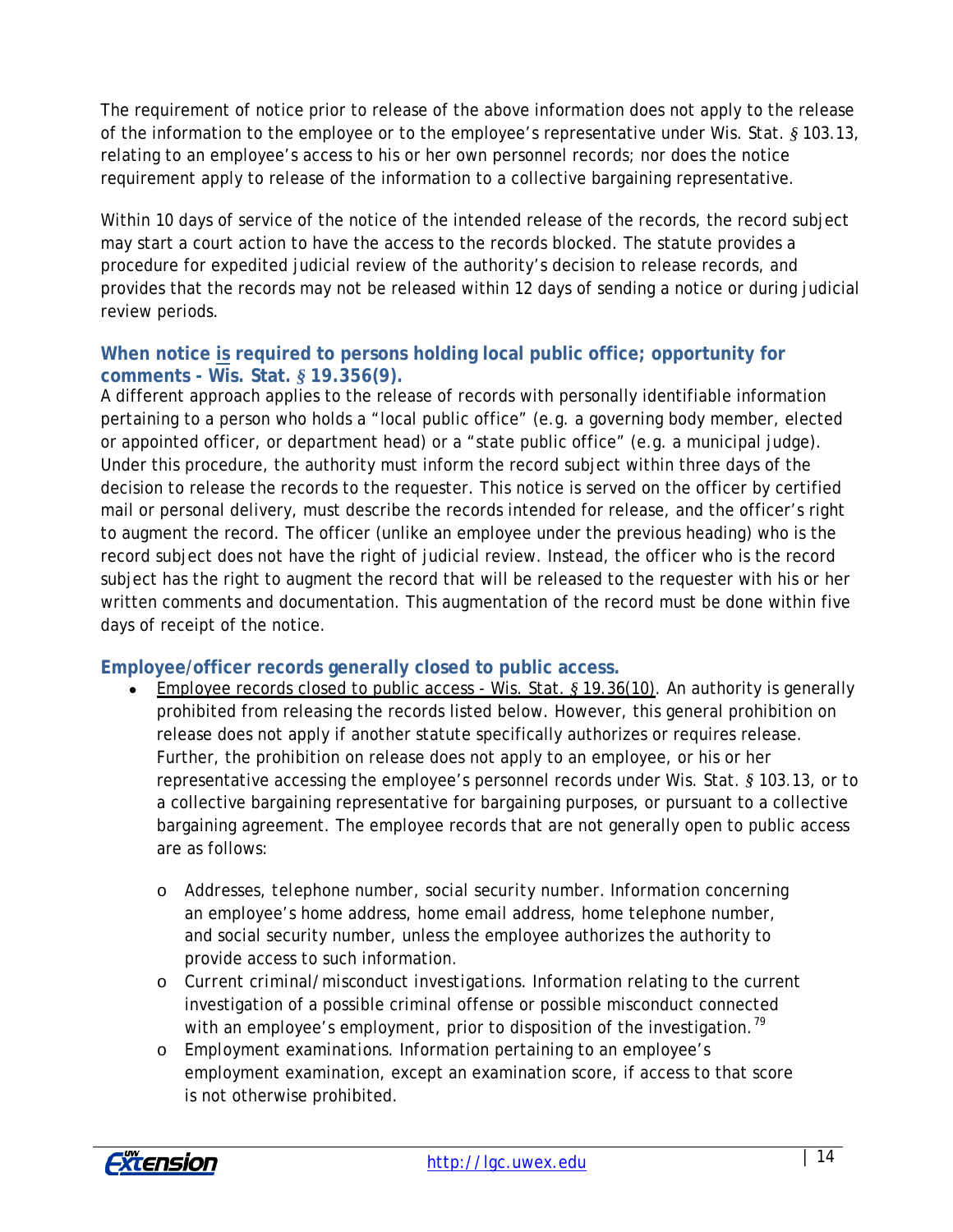o *Employee evaluations.* Information relating to one or more specific employees used by an authority or the employer for staff management planning, including performance evaluations, recommendations for future salary adjustments or other wage treatments, management bonus plans, promotions, job assignment, letters of reference, or other comments or ratings relating to employees.

#### **Local public officers' records closed to public access - Wis. Stat.** *§* **19.36(11)**

- As with employees, certain records on individuals holding a local public office, as broadly defined, may not generally be released to the public. However, this general prohibition on release does not apply if another statute specifically authorizes or requires release. The prohibition on release also does not apply to a local public officer who is an employee accessing his or her personnel records under Wis. Stat. § 103.13. The records on local public officers that may not generally be open to public access are as follows:
	- o *Addresses; telephone number; social security number.* Information concerning the individual's home address, home email address, home telephone number, and social security number, unless the individual authorizes the authority to provide access to such information.
	- o *Exceptions.* This prohibition on release, however, does not apply to the release of the home address of an individual who holds an elective public office, or who, as a condition of employment as a local public officer, is required to reside in a specific location. This exception allows the public to verify that its elected officials and other officers or high-level employees (who fill a position that falls under the definition of "local public office") subject to residency requirements in fact live in the community or otherwise meet the applicable requirement.

## **Enforcement & Penalties**

The Public Records Law provides for forfeitures, court orders, actual and punitive damages to enforce the law. Wis. Stat. *§* 19.37.

#### **Court order to allow access**

A person who has made a written request for access to a public record may bring an action for a writ of mandamus asking the court to order release of withheld information. This procedure does not require following the notice-of-claim law applicable prior to many lawsuits against the government. In contrast to the procedure under the Open Meetings Law, a person seeking release of a public record does *not* have to initially refer the matter to the district attorney. However, the person may request the district attorney or the attorney general to seek mandamus. A committed or incarcerated person has no more than 90 days after denial of a record request to begin an action in court challenging the denial.

A requester who prevails, in whole or substantial part, may receive reasonable attorney fees, actual costs, and damages of at least \$100. The costs and fees must be paid by the authority or the governmental unit of which it is a part, and are not the personal liability of the custodian or any other public official. A committed or incarcerated person, however, is not entitled to the

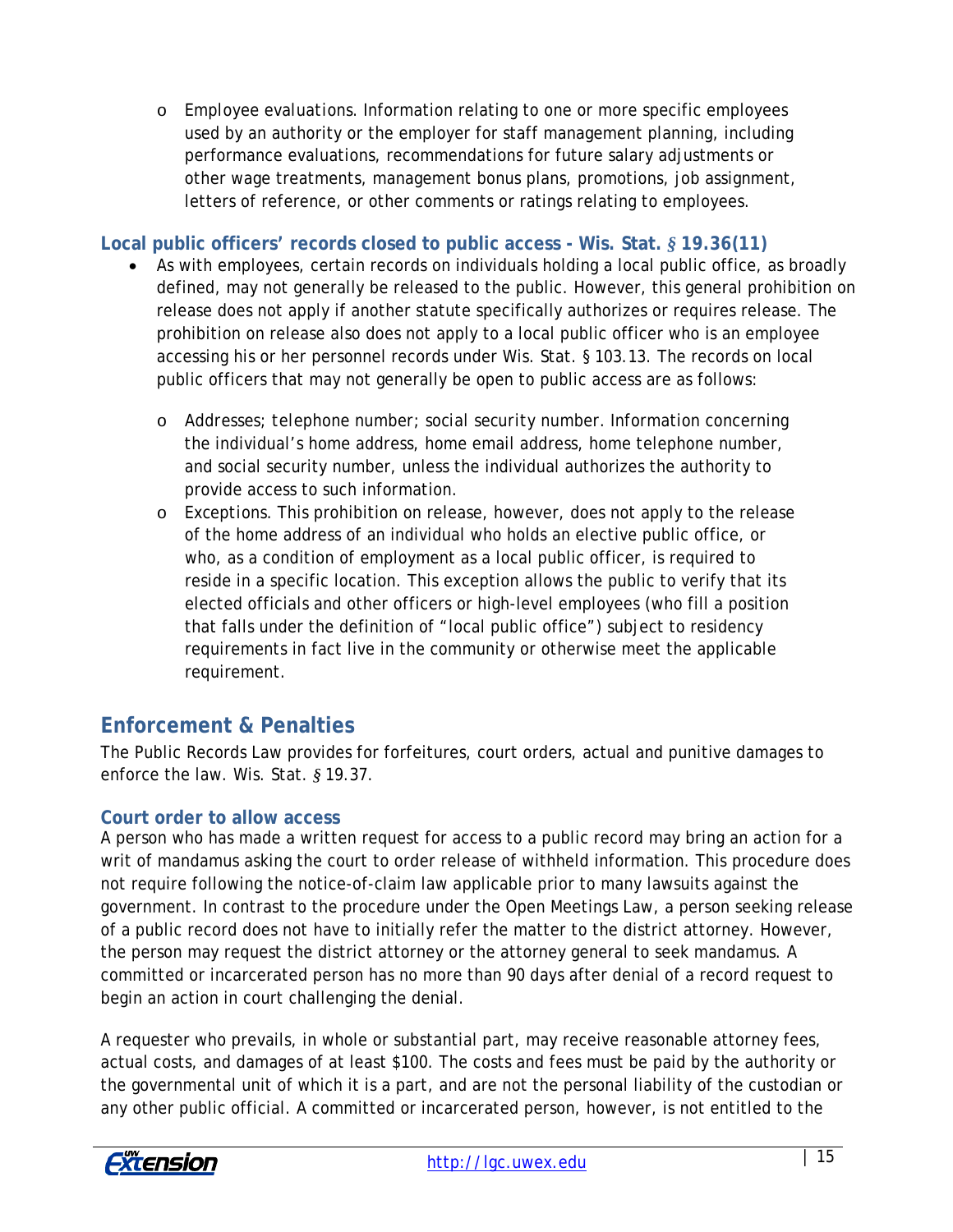minimum \$100 damages, although the court may award damages. Also, in a request for personally identifiable information under Wis. Stat. *§* 19.35(1)(am) there is no minimum recovery of \$100 in damages. Instead, actual damages may be recovered if the court finds that the authority acted in a willful or intentional manner.

The law also provides for the award of punitive damages to the record requester if the court finds that the authority or legal custodian arbitrarily and capriciously denied or delayed their response, or charged excessive fees. However, punitive damages may only be awarded as part of a mandamus action to compel delivery of records, not as a separate claim for violation of the Public Records Law after documents were released. [80](#page-18-1)

Forfeiture. The district attorney or the attorney general may seek a forfeiture penalty against an authority or records custodian who arbitrarily and capriciously denies or delays response to a records request or charges excessive fees. The statute provides for a forfeiture of not more than \$1,000 along with the reasonable costs of prosecution.

## **Reference & Advice**

Officials who have questions on the Public Records Law should contact their local government's attorney. Also, any person may contact the Wisconsin Attorney General (the Wisconsin Department of Justice) to request advice on the Public Records Law.<sup>[81](#page-18-2)</sup>

Refer to Wis. Stat. §§ 19.31-19.39 for the specific wording of the law. The Wisconsin Department of Justice has an Office of Open Government, with a web page containing many resources on the Public Records Law, including the *Wisconsin Public Records Law, Compliance Outline (2018),* a link to the statute, and other materials. Find it at *https://www.doj.state.wi.us/office-opengovernment/office-open-government* or search *"Wisconsin Department of Justice Open Government."*

Also available on UW-Extension's Local Government Center (LGC) website (*http://lgc.uwex.edu*), is information on new developments in Public Records Law, upcoming programs, and other resources.

Information on public records management and destruction may be found on the websites of the Wisconsin Historical Society and the Public Records Board of the Wisconsin Department of Administration. Go to *www.wisconsinhistory.org* and enter "Local Government Records Program" in the search box. This links to the *Wisconsin Municipal Records Manual* and other information of interest. At *www.doa.state.wi.us,* enter "Public Records Board" (search without quotation marks).

## **Acknowledgements**

*Thanks to reviewers David Hinds, Professor Emeritus University of Wisconsin-Extension, Jennifer Bock, Wisconsin Counties Association.*

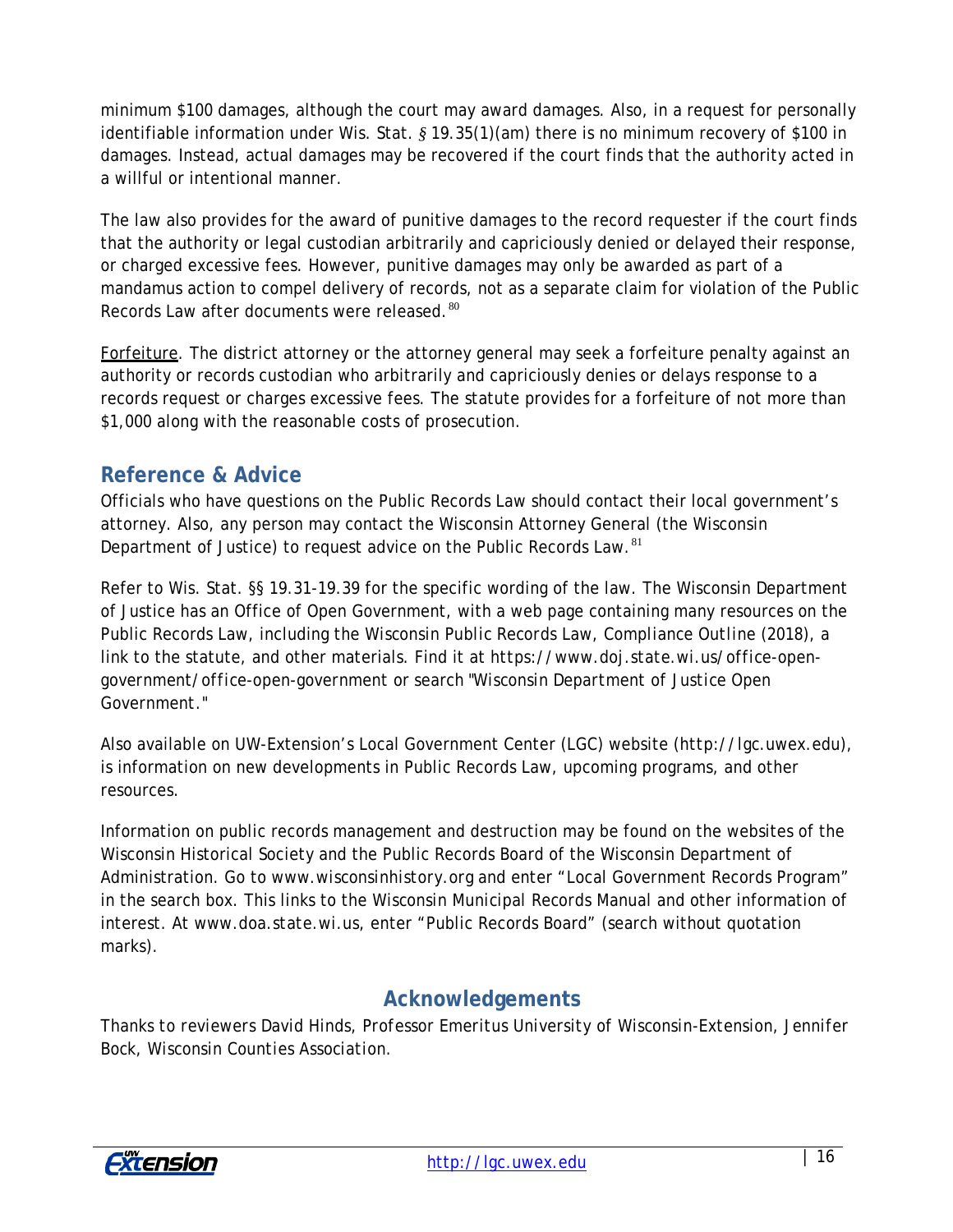*Copyright © 2018 by the Board of Regents of the University of Wisconsin System doing business as the Division of Cooperative Extension of the University of Wisconsin-Extension. All Rights Reserved.*

#### *Endnotes*

|  | $^{1}$ Wis. Stat. §19.31. |
|--|---------------------------|
|--|---------------------------|

<span id="page-16-0"></span> $<sup>2</sup>$  *Ibid.*</sup>

-

<span id="page-16-1"></span>Wis. Stat.  $$$  19.32(2).

<span id="page-16-2"></span>See the *Compliance Guide,* p. 3, cited above under "Reference & Advice". Opinion of Att'y Gen. to Gail Peckler-Dziki, OAG 6-09 (December 22, 2009).

<span id="page-16-9"></span>Wis. Stat. § 19.32(2).

<span id="page-16-11"></span><sup>13</sup> Wis. Stat. § 19.32(1bd).

- <span id="page-16-14"></span>Wis. Stat. § 19.32(1).
- <span id="page-16-15"></span>Wis. Stat. § 19.21.
- <span id="page-16-16"></span>Wis. Stat. § 19.21(7).
- <span id="page-16-17"></span><sup>19</sup> Wis. Stat. § 19.35(5).
- <span id="page-16-18"></span>*Gehl v. Connors*, 2007 WI App 238, ¶¶ 12-15.
- <span id="page-16-19"></span>*Stone v. Board of Regents of the University of Wisconsin*, 2007 WI App 223, ¶¶ 11-27.
- <span id="page-16-20"></span>Wis. Stat. § 19.32(1dm).
- <span id="page-16-21"></span>Wis Stat. §§ 19.32(1dm) & 19.42(7w).
- <span id="page-16-22"></span>*WIREdata, Inc. v. Village of Sussex*, 2008 WI 69, ¶78.
- <span id="page-16-23"></span>*WIREdata, Inc. at* ¶89.
- <span id="page-16-24"></span>Wis. Stat. § 19.32(4).
- <span id="page-16-25"></span>Wis. Stat. §§ 19.21&19.
- <span id="page-16-26"></span>Wis. Stat. § 19.34(2)(c).
- <span id="page-16-27"></span><sup>29</sup> Wis. Stat. § 19.34(1).
- <span id="page-16-28"></span>Wis. Stat. § 19.35(1)(b).
- <span id="page-16-29"></span>*Grebner v. Schiebel*, 240 Wis.2d 551 (Ct. App. 2001).

<span id="page-16-30"></span>Wis. Stat. § 19.35(4).

<span id="page-16-33"></span><span id="page-16-32"></span>*Gehl v. Connors*, 2007 WI App 238, ¶¶ 17-24.



<span id="page-16-3"></span>*John K. MacIver Inst. for Pub. Policy, Inc. v. Erpenbach*, 2014 WI App 49.

<span id="page-16-4"></span>*Fox v. Bock*, 149 Wis. 2d 403 (1989); 77 *Op. Att'y Gen.* 100, 102-03 (1988).

<span id="page-16-5"></span>*Voice of Wis. Rapids, LLC v. Wis. Rapids Pub. Sch. Dist,* 2014 WI App 53.

<span id="page-16-6"></span>*Schill v Wis. Rapids Sch. Dist.,* 2010 WI 86. ¶137.

<span id="page-16-7"></span>Memorandum from J.B. Van Hollen, Attorney General, to Interested Parties (July 28, 2010), available online at

*https://www.doj.state.wi.us/sites/default/files/dls/memo-ip-schill.pdf*

<span id="page-16-8"></span>*Zellner v. Cedarburg School District*, 2007 WI 53, ¶¶ 25-31, 56.

<span id="page-16-10"></span>Wis. Stat. § 19.32(1).

<span id="page-16-12"></span>*AG-Seiser and Bunge Informal Correspondence, October 4, 2010.*

<span id="page-16-13"></span>*State v. Beaver Dam Area Development Corp.,* 2008 WI 90, ¶¶44-45, 66, 72-75, 78.

<span id="page-16-31"></span>Wis. Stat. § 19.35(1)(h).

*Schopper v. Gehring*, 210 Wis. 2d 209 (Ct. App. 1997).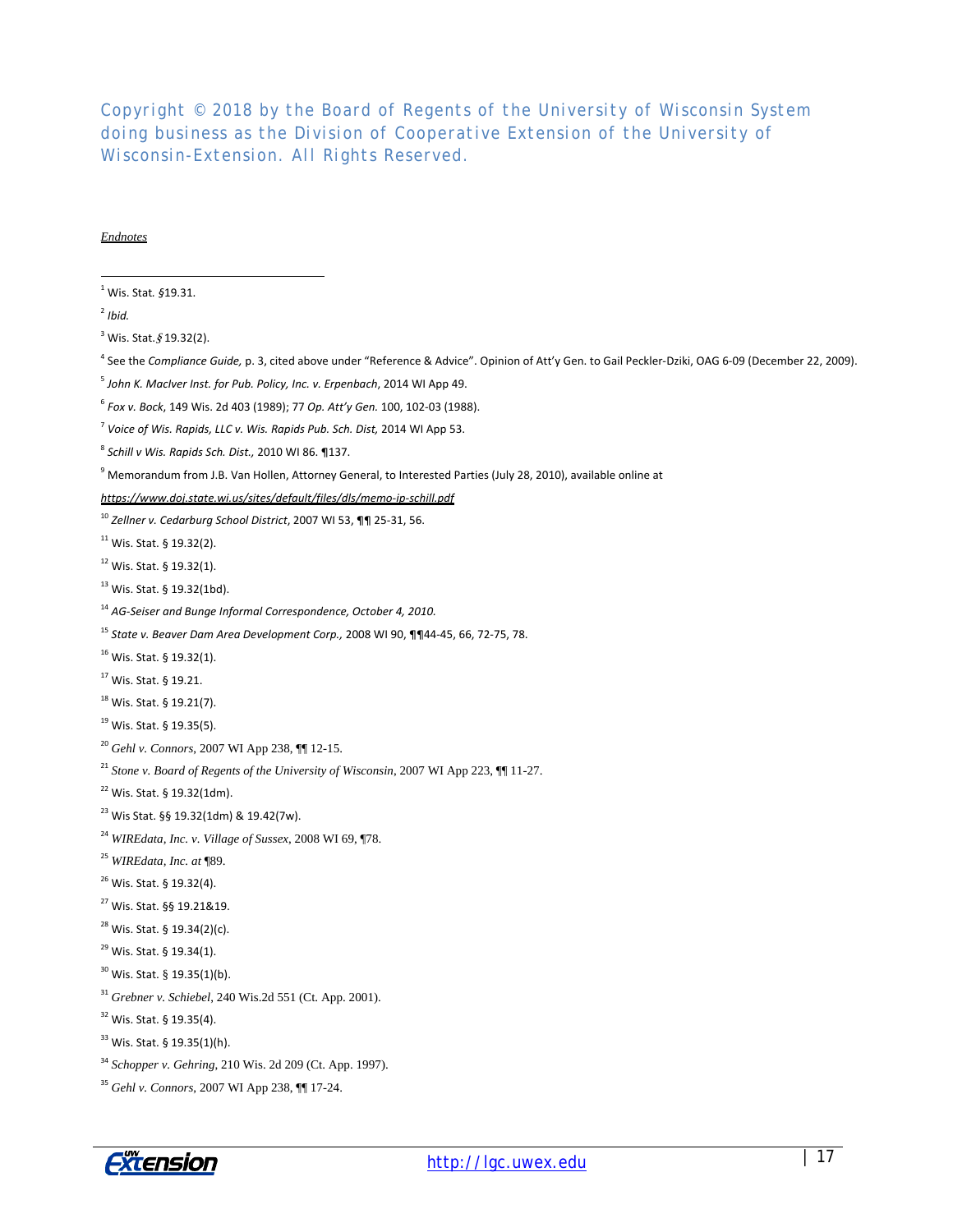<span id="page-17-19"></span><span id="page-17-18"></span><span id="page-17-17"></span><span id="page-17-16"></span><span id="page-17-15"></span><span id="page-17-14"></span><span id="page-17-13"></span><span id="page-17-12"></span><span id="page-17-11"></span><span id="page-17-10"></span><span id="page-17-9"></span><span id="page-17-8"></span><span id="page-17-7"></span><span id="page-17-6"></span><span id="page-17-5"></span><span id="page-17-4"></span><span id="page-17-3"></span><span id="page-17-2"></span><span id="page-17-1"></span><span id="page-17-0"></span><sup>36</sup> Wis. Stat. § 19.35(1)(h). Wis. Stat. § 19.35(1)(h). *WIREdata, Inc. v. Village of Sussex*, 2007 WI App 22 ¶57; *application distinguished by WIREdata, Inc. v. Village of Sussex*, 2008 WI 69 ¶55 (*WIREdata II*). <sup>39</sup> Wis. Stat. §19.35(4)(b). *Ibid.* Wis. Stat. § 19.36(6). Wis. Stat. § 19.35(1)(b). Wis. Stat. § 19.35(1)(f). Wis. Stat. § 19.35(1)(c). Wis. Stat. § 19.35(1)(em). Wis. Stat. § 19.35(1)(d). *WIREdata, Inc. v. Village of Sussex*, 2008 WI 69, ¶¶ 97-98. Wis. Stat. § 19.35(1)(e). Wis Stats. §19.35(1)(L). Wis Stats. § 19.36(6). Wis. Stat. § 19.35(1)(g). Wis. Stat. § 19.32(2). Wis. Stat. § 19.35(1)(k). Wis. Stat. §19.35(3). See the *Compliance Outline*, p. 62, cited above under "Reference and Advice" <sup>56</sup> Opinion of Att'y Gen. to John Muench, Barron County Corp. Counsel, 1-03 (October 2, 2003). 72 *Op. Att'y Gen*. 150 (1983). *WIREdata, Inc. v. Village of Sussex*, 2008 WI 69, ¶107. 72 *Op. Att'y Gen*. 68 (1983). *Milwaukee Journal v. City of Milwaukee, 2012 WI 65* ¶58. Wis. Stat. § 19.35(1)(a). *State ex rel. Richards v. Foust*, 165 Wis. 2d 429 (1991). *Portage Daily Register v. Columbia Co. Sheriff's Department*, 2008 WI App 30, ¶¶ 15-22. Wis. Stat*. §* 19.35(1)(a); *State ex rel. Youmans v. Owens*, 28 Wis. 2d 672, 683 (1965). *Matter of Estates v. Zimmer*, 151 Wis. 2d 122 (Ct. App. 1989). *Village of Butler v. Cohen*, 163 Wis. 2d 819 (Ct. App. 1991). Wis. Stat. § 19.35(1)(a); *Zellner v. Cedarburg School District*, 2007 WI 53, ¶¶ 47-58. Wis. Stat. § 70.35(3). Wis. Stat. § 70.47(7)(af). Wis. Stat. § 77.265. Wis. Stat. §§ 19.32(1r) & 19.62(5). Wis. Stat. § 19.32(1m). *Seifert v. School District of Sheboygan Falls*, 2007 WI App 207, ¶¶ 35-36. Wis. Stat. § 19.35(1)(am). Wis. Stat. § 19.71. *Opinion of Att'y Gen. to James R. Warren,* OAG 1-06 (August 3, 2006). *Ibid. Ibid.*

<span id="page-17-39"></span><span id="page-17-38"></span><span id="page-17-37"></span><span id="page-17-36"></span><span id="page-17-35"></span><span id="page-17-34"></span><span id="page-17-33"></span><span id="page-17-32"></span><span id="page-17-31"></span><span id="page-17-30"></span><span id="page-17-29"></span><span id="page-17-28"></span><span id="page-17-27"></span><span id="page-17-26"></span><span id="page-17-25"></span><span id="page-17-24"></span><span id="page-17-23"></span><span id="page-17-22"></span><span id="page-17-21"></span><span id="page-17-20"></span>*Extension* 

-